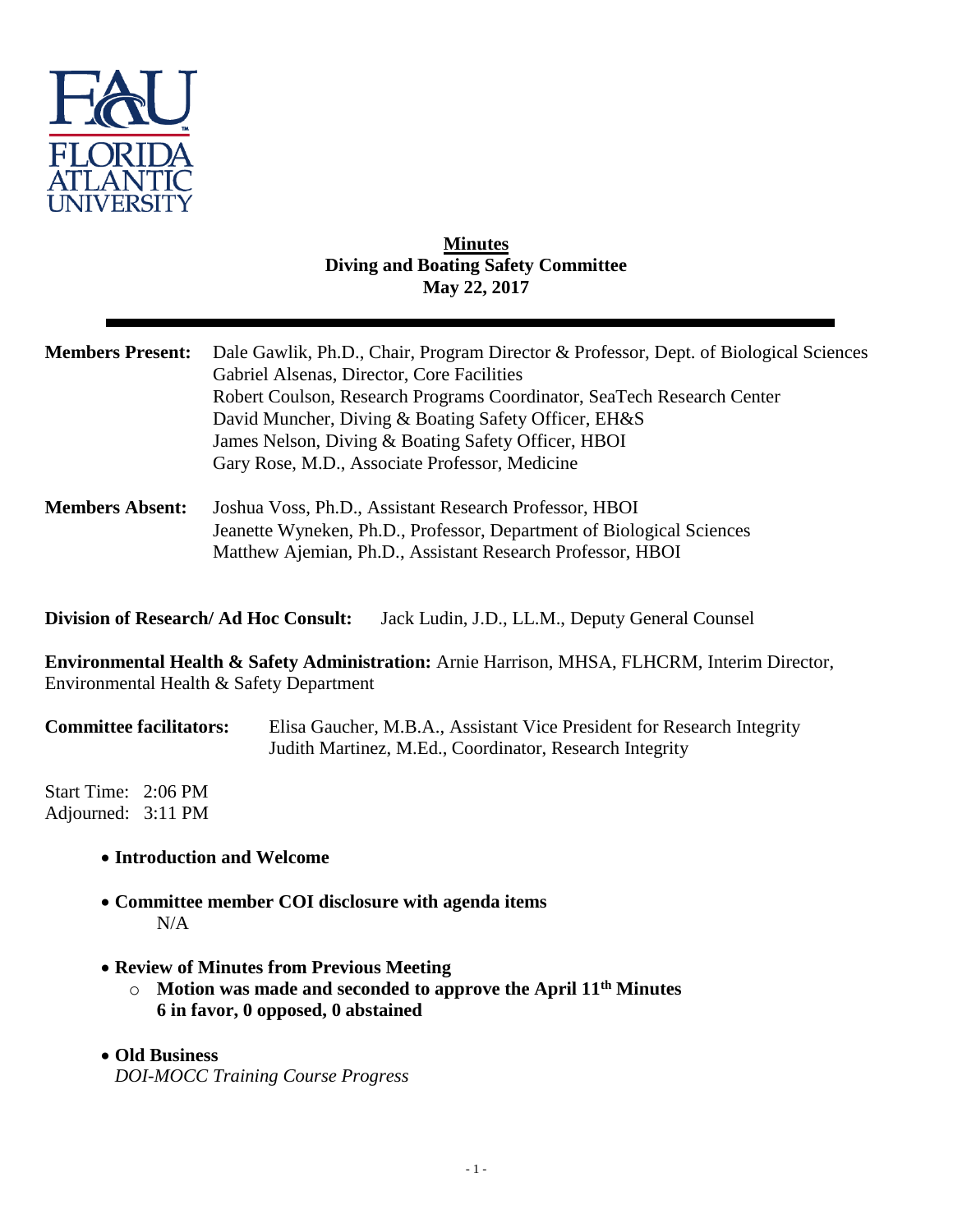- o Update that the backlog of researchers needing training has been cleared and expectation that the number of registrants will decrease in the upcoming months minimizing the need for training offerings. Currently 16 operators have been certified.
- o Discussion of feasibility of providing course offering at southern location. DBSO's evaluated SeaTech and came across issues that make it an unsuitable venue including: lack of safe area to fire flare guns, open water to set up slow speed and at speed maneuvering course as there's a no-wake zone and the area is too narrow. Recommendation by committee to explore other options expanding outside of FAU to places such as lakes and county parks throughout the area.

## *Updated distribution list of active divers/boaters*

- o Report that there are approximately 8 PIs/labs at HBOI and 7 PIs/ labs between the Boca/Davie campuses. Accurate lists of boaters were provided for HBOI and SeaTech but additional updates are needed for a current list from the Boca/Davie campuses. Chair calls for need to establish better communication with boaters as there aren't so many that the situation is unmanageable. Discussion regarding how to maintain accurate distribution lists as DBSO has no access to student records and is experiencing issues keeping track of students who join or leave the labs. Recommendation to have PI's be contacted annually and asked to provide an update of their lab members. This communication can provide a list of who is currently registered as an active diver/boater to help PI's better report who has left/is new, etc.
	- $\triangleright$  Action Item: DBSO (Boca/Davie): to develop a way to keep track (or better track) active divers/boaters.
		- Motion made and seconded to have a process in place by the end of January 2018 to annually update all boaters and divers. Motion seconded. 6 in favor, 0 opposed, 0 abstained.

### *Liability Waiver*

- o Changes were made by Risk Manager and sent to Legal Counsel for review who approved. Concerns regarding the proposed language and how it would capture exceptions. Agreement that the statement "All questions for specifics can go to risk manager" captures any special circumstances that may arise.
- o Discussion whether changes needed to be made the waiver itself or only to the manual. Agreement that changes must be made in the manual with need for follow up by legal to review the waiver and determine whether changes are needed.
- o DBSC Chair and DBSO-Boca/Davie will discuss the implementation and communication
- Action Item: Legal Counsel: Review whether Liability Waiver needs changes to better clarify who the waiver is and is not applicable to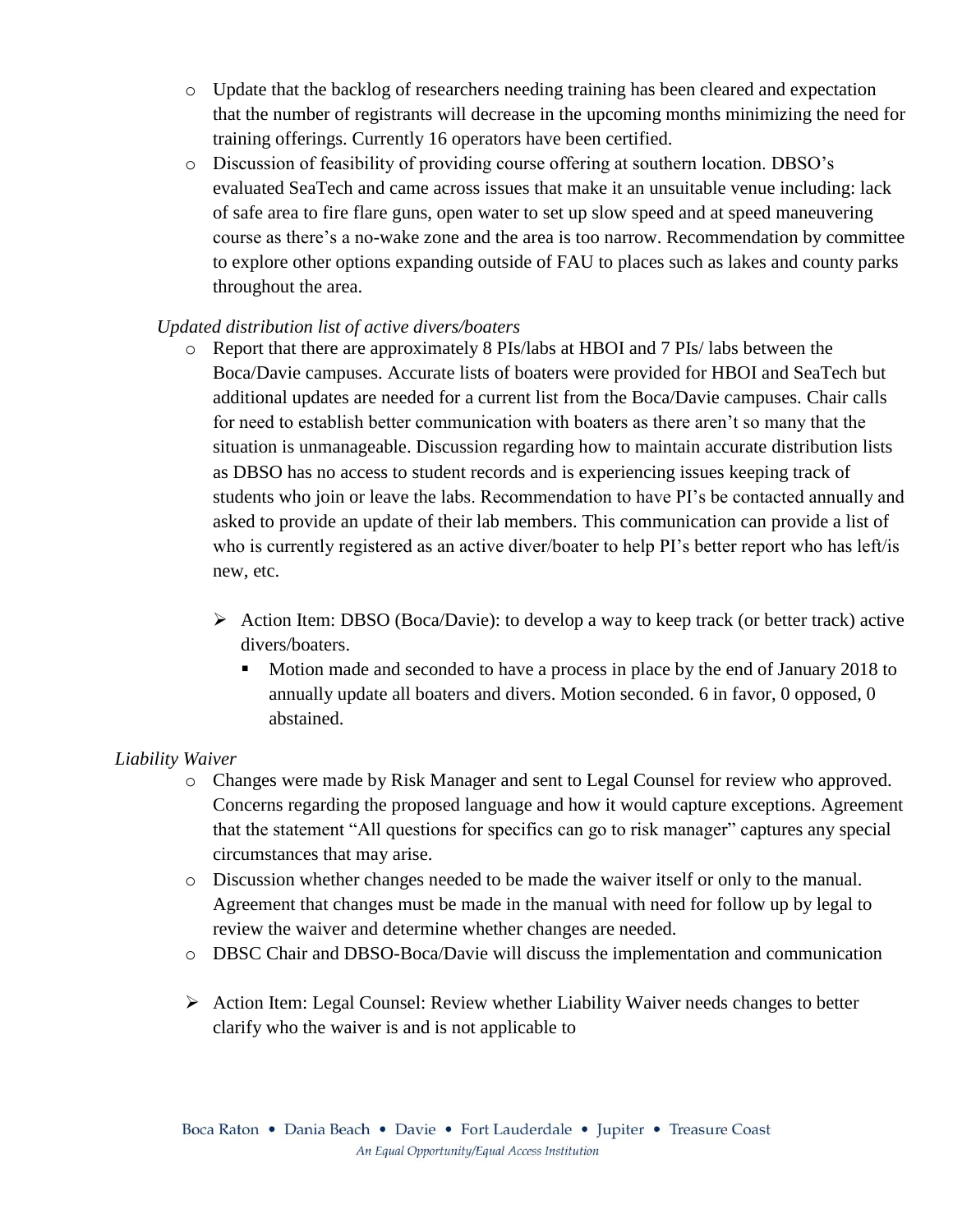## **New Business**

### *Survey of boat operators*

- o Discussion of the information captured on the survey to evaluate the needs of the boater's/boat safety program. Committee is asked to review this survey and provide comments/suggestions to the DBSO. DBSC Chair and DBSO will meet to discuss the suggested changes and implementation into the survey as well as communication for distributing to the boating community.
- o Proposal to remove appendices from the manual and instead keep them as separate forms that will be housed on the EH&S website online. Stated benefit would be to minimize the need for the DBSC to meet and vote on changes to these forms as they are currently reviewed by the DBSC because the contents of the manual are the purview of the committee whereas forms are not. Concerns were raised that the committee will still need to approve changes to the forms regardless of where they are housed.
- $\triangleright$  Action Items:
	- 1) Committee- Review and submit comments or modifications to the "Boat Safety Program Needs Survey" by June DBSC meeting.
	- 2) DBSC Chair and DBSO (Boca/Davie)- Meet to discuss submission of comments to the survey, implementing proposed changes and communication/distribution of the survey to the boating community.
	- 3) DBSO (Boca/Davie)- Have revised survey, communication language and proposed date of distribution ready to present to the DBSC at the July  $11<sup>th</sup>$  meeting.

## *Application/Intake Form- Boat Safety Program Boat Application*

- o Review of the questions presented in the boat application form. Needs to be modified to remove extraneous information that is not necessary for the purposes of the program or committee.
	- $\triangleright$  Action Item: DBSOs-Modify the "Boat Safety Program Boat Application" to remove unnecessary questions and condense into a shorter form.

## *DBSC Role and Function Policy*

- o Discussion regarding this document being the aforementioned Rules and Procedure and confirming signature authority from the Vice President for Research as this is a DOR initiated policy because the committee reports to DOR.
- o Discussion of whether "imminent danger" should be defined specifically. Several members agreed there is existing language that define it which can be incorporated into the policy.
	- Action Items: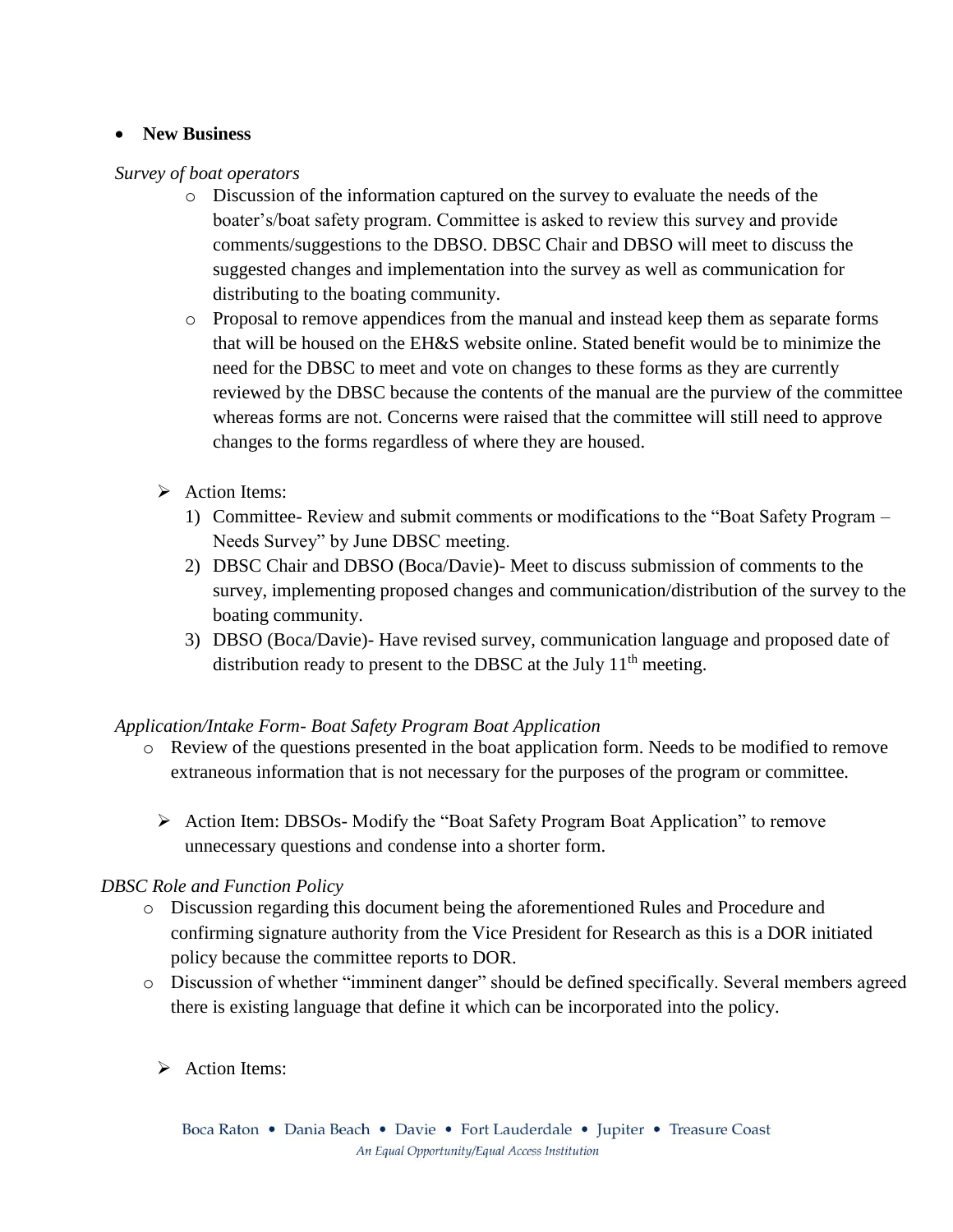- 1) DBSO will look up and provide Research Integrity with AAUS language defining imminent danger to be included into the DBSC Role and Function Policy
- 2) DBSC will look up additional definitions of imminent danger as defined by the State of FL, etc.
- 3) DBSC will review and submit comments and edits to Research Integrity for modification of the policy

### *Subcommittee Report*

 $N/A$ 

Gabe Alsenas has been nominated to secure chairs for each subcommittee and present the names at the June meeting.

### *Airboat Operator Training*

Proposal was made to develop an implementation program for the Airboat Operator Training module of the DOI-MOCC training course. Recommendation for DBSO's to become trained to teach the module and be able to provide official training for FAU. Concerns raised included lack of airboats or funds to rent airboats, and lack of funds to cover expenses required for the DBSO's to be trained which would run about \$3,000-\$5,000.

Recommendation was made to pay outside company to provide trainer with expertise to offer training once a year and train the 7-8 persons who on average are getting airboat certified at FAU. This again raised concerns regarding cost and limitations of only having one offering a year when certification may be required several times throughout the year.

Agreement to meet in the middle and once certified, have DBSO's shadow the airboat trainers to learn how to conduct the training and grow more comfortable teaching the course. DBSO's would then adopt a program similar to the DOI-MOCC intended for this additional module.

 $\triangleright$  Action items: DBSOs: Conduct a feasibility study for implementing airboat training course internally or outsourcing training for the estimated 7 - 8 airboat operators per year. Include: pros/cons, hurdles, options for alternatives, cost of hiring external consultant, estimated need of offerings, etc.

### *Tracking Float Plans*

Recommendation to learn Float Plan systems that individual labs have already in place and their tracking procedures of researchers on the water.

Concerns raised regarding the safety practices of tracking float plans to establish a process to ensure that researchers return from their on-water research activities. Seatech has front desk personnel in charge of coordinating check-in/check-out of researchers who submit float plans. DBSO at HBOI has a board at the marina where he can track every boat going in and out. There is currently no float plan tracking mechanism at the Boca/Davie campuses.

DBSOs have met with OIT to discuss and evaluate the use of the Frevvo form developer to capture float plans and automatically populate them into a database. Discussions are in the works with committee member to designing an app on a smartphone that will also populate float plans and have the ability to make changes to the float plan or close them out in real time. Need an integrated automated system as database repository for the float plans and even dive plans that come through Frevvo.